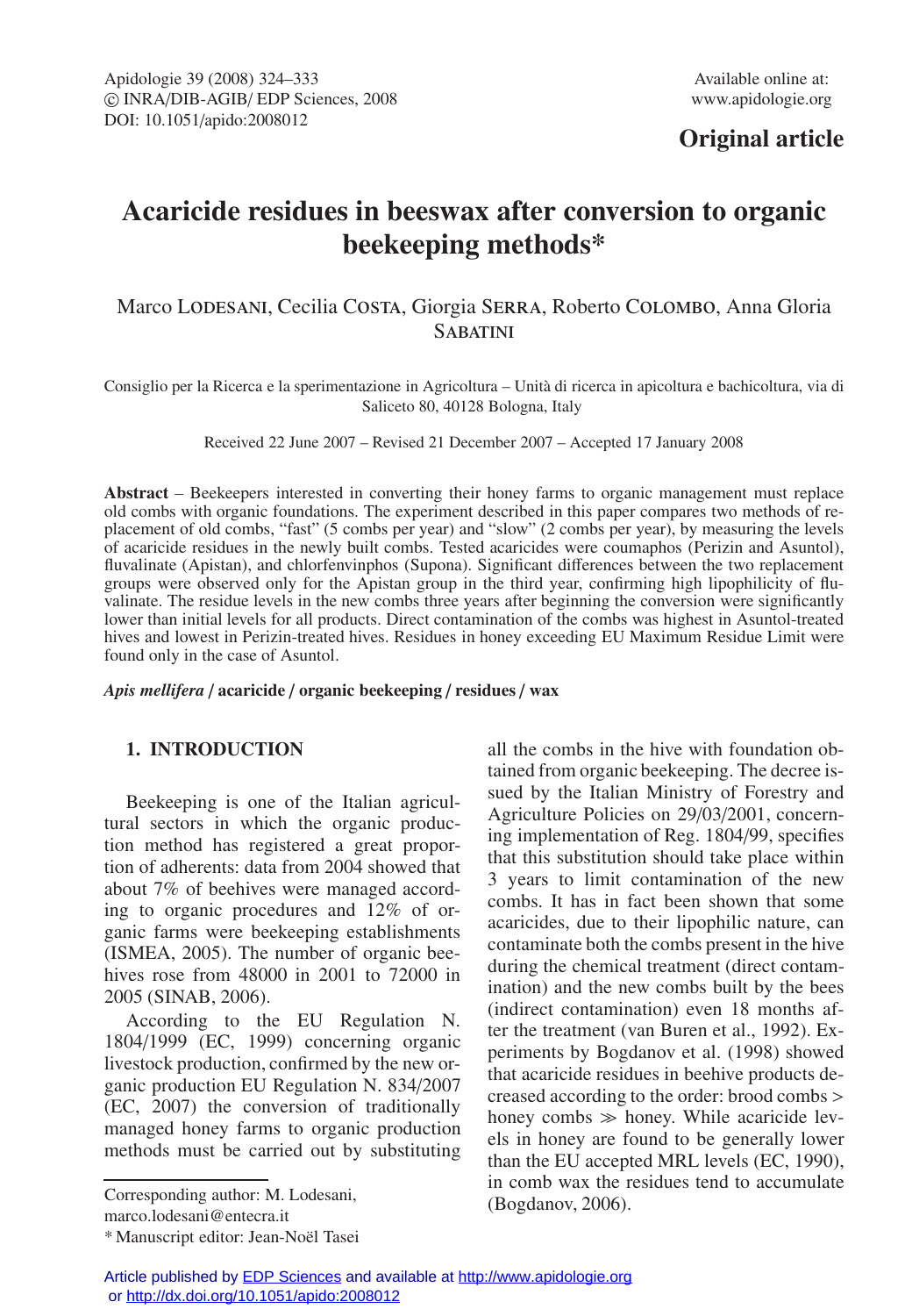| Commercial           | Active                    |                          |                        | Dose of a.i.          | Location of the  |
|----------------------|---------------------------|--------------------------|------------------------|-----------------------|------------------|
| name,                | ingredient                | Registered<br>for use on | Mode of<br>application | $\prime$ colony $(g)$ | apiary           |
| (owner)              | /concentration            |                          |                        |                       | (region)         |
| Apistan,             | Fluvalinate               | honeybees                | plastic                | 1.6                   | Fossombrone      |
| (Vita Europe)        | $/ 0.8$ g/strip           |                          | strips                 |                       | (Marche)         |
| Apitol,              | Cymiazole                 | honeybees                | sugar                  | $\overline{c}$        | Macomer          |
| (Ciba Geigy)         | /21.2%                    |                          | solution               |                       | (Sardinia)       |
| Apivar,              | Amitraz                   | honeybees                | plastic                | 1                     | Castelfranco     |
| (Novartis)           | $/ 0.5$ g/strip           |                          | strips                 |                       | (Emilia-Romagna) |
| Asuntol,             | Coumaphos                 | cattle, dogs             | powdered               | 0.25                  | Roncadello       |
| (Bayer)              | /50%                      |                          |                        |                       | (Emilia-Romagna) |
| Bumetran,            | Amitraz                   | agriculture              | wooden                 | 0.25                  | S. Felice Panaro |
| (Schering)           | $/200$ g/L                | insecticide              | board                  |                       | (Emilia-Romagna) |
| Perizin,             | Coumaphos                 | honeybees                | dripping               | 0.03                  | <b>Buttrio</b>   |
| (Bayer)              | $/32$ g/L                 |                          |                        |                       | (Friuli)         |
| Supona<br>(Cyanamid) | Chlorfenvinph             |                          | wooden                 | 0.2                   | Cerezzola        |
|                      | <b>OS</b>                 | cattle                   | board                  |                       | (Emilia-         |
|                      | $\frac{200 \text{ g}}{L}$ |                          |                        |                       | Romagna)         |

Table I. Characteristics of the products used in the experimental hives.

Indirect contamination of combs occurs because fat-soluble ingredients are spread all over the hive by the bees' legs and bodies. The very thin layer of wax which therefore covers all the inner surfaces of the hive is a "store room" for lipophilic substances, which can pass from here into new wax and propolis (Wallner, 1999) and, if the levels of residues are high, into honey (Kochansky et al., 2001). Contaminated combs can be a source of residues in honey because natural degradation of acaricides in beeswax does not occur. Rather, there is an accumulation due to repeated applications (Wallner, 1999). Thus, in replacing the brood comb wax during the conversion period to the organic production method, there is a real risk of finding high levels of residues in the combs built on organic or residue-free foundations, due to translocation of residues from contaminated combs that were present in the hive during chemical treatment.

Different kinds of replacement of contaminated beeswax were studied in Switzerland by Imdorf et al. (2004), who showed that complete replacement of old combs with new noncontaminated wax was more successful than a partial replacement in decreasing residues of acaricides (bromopropylate, coumaphos, fluvalinate, flumetrin). In the experiment described in this paper we compared two conversion methods in which replacement of old combs took place over 2 or more years. We used a realistic perspective when choosing the acaricides in the experiment, thereby including products not registered for use on bees but commonly used by Italian beekeepers, as confirmed by levels of residues found in commercial beeswax (Costa et al., 2006; Persano Oddo et al., 2006). The experiment also gave us the chance of evaluating the differences in direct and indirect contamination of the selected acaricides.

### **2. MATERIALS AND METHODS**

#### **2.1. Experimental apiaries**

The first step of the experiment was to find seven apiaries in which seven commonly used acaricides (Tab. I) had been used continuously for at least the preceding five years (up to year 2000 included). The test apiaries consisted of 15–20 colonies each. The hives were of the "Dadant-Blatt" kind typically used in Italy. Queen excluders were placed between the brood chamber and the supers. During the replacement experiment, which started in 2001, infestation levels of *Varroa destructor* were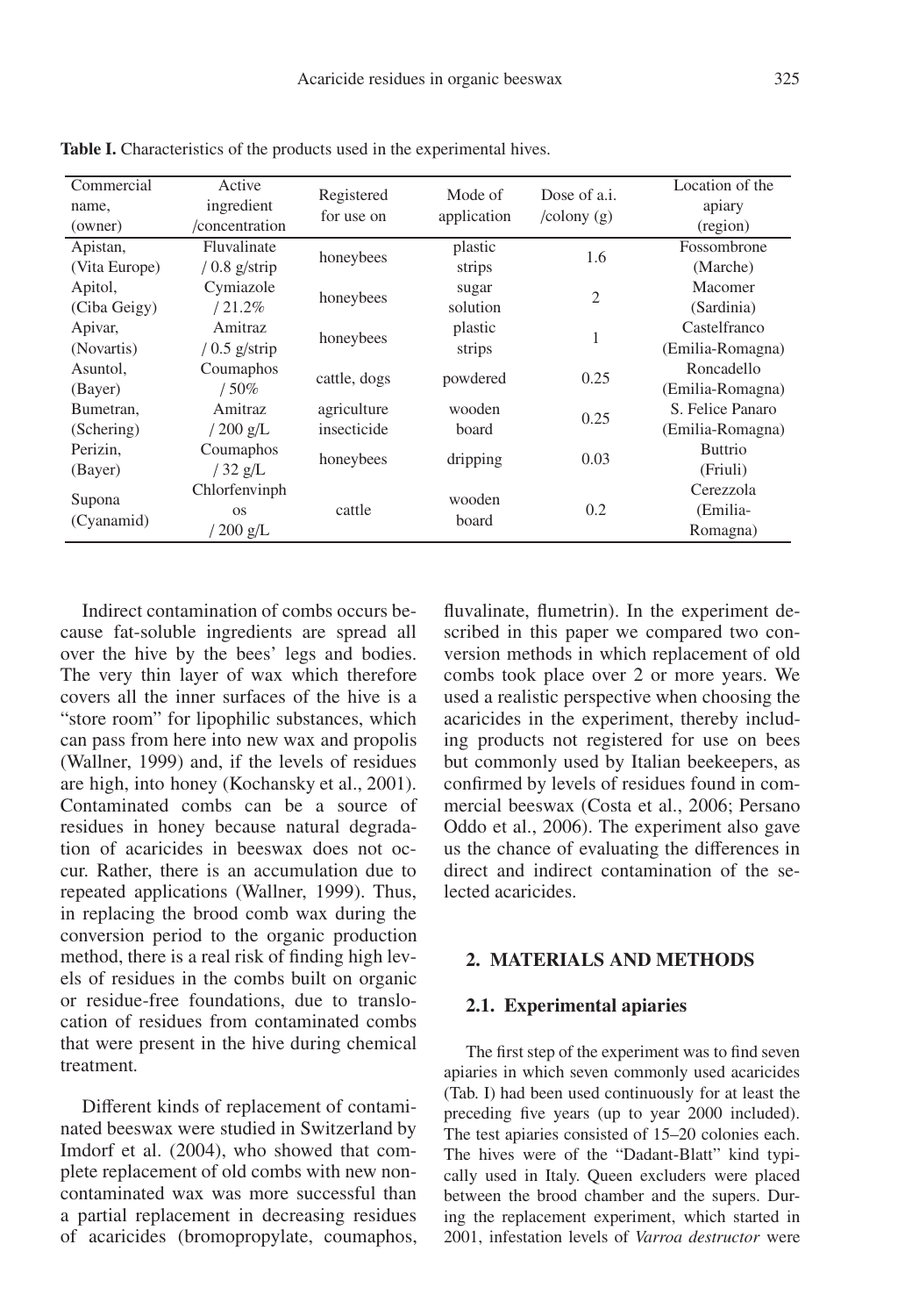controlled according to organic beekeeping methods, with thymol-based products (Apilife Var®) in August and 50 mL of a sucrose solution containing 4.2% of oxalic acid trickled over the top-bars in November or December.

#### **2.2. Comb replacement**

In each apiary we replaced five combs per year and per hive in the group "fast replacement" and two combs per year and per hive in the group "slow replacement". The two replacement methods were applied to approximately equal numbers of hives in each apiary. In the wax samples collected as a starting point, it was not possible to determine residues of amitraz and cymiazole. Consequently the two replacement methods were applied only to hives treated with the four products: Perizin®, Asuntol® (a.i. coumaphos), Apistan® (a.i. fluvalinate) and Supona® (a.i. chlorfenvinphos).

Each beekeeper was provided with an adequate number of frames with residue-free wax foundations, which they inserted in the brood chambers and supers according to the experiment protocol. The new frames were marked and distanced from each other with a pre-existing comb.

#### **2.3. Sample collection**

Collection of comb, honey cap and honey samples was carried out until 2003. The comb and cap samples were stored at  $-20$  °C prior to analysis, the honey samples were stored at +4 ◦C.

#### *2.3.1. Sampling of old combs*

During the autumn of year 2000, in each hive a 5 cm  $\times$  15 cm portion was collected from two 4 year-old combs ("old combs"), to assess the initial contamination level by direct contamination. These combs were sampled also in 2001, and replaced in the last year of conversion.

# *2.3.2. Sampling of newly built brood combs*

At the end of each of the three productive seasons 2001–2003 and in each hive, samples of  $15 \text{ cm} \times 15 \text{ cm}$  were collected from all new combs built each year on the residue-free foundations and were pooled into a single sample per year and per hive. In 2003 we collected an overall sample of all the new combs built by each colony since the beginning of the conversion.

# *2.3.3. Sampling of honey combs, honey caps and honey*

In supers, sampling was carried out in the same way as in the brood chambers (cutting out portion of combs from each hive) in all apiaries only in 2000 and 2001 (Supona was sampled only in 2000). In 2002 samples representing the whole apiary were collected for Asuntol and Perizin, whereas in 2003 the sample was collected only in Asuntol apiary.

Samples of the caps (250 g or more) from the honey combs and samples of the honey (500 g) produced in each apiary and extracted by centrifugation were also collected.

#### **2.4. Chemical analyses**

The samples were analysed for presence of residues of the acaricide pertinent to each apiary by the laboratory of the Consiglio per la Ricerca e la sperimentazione in Agricoltura – Unità di ricerca in apicoltura e bachicoltura (certified UNI CEI EN ISO/IEC 17025).

#### *2.4.1. Samples*

The collected comb portions were oven-melted at 80  $°C$  ( $\pm$  5  $°C$ ), filtered and solidified, and honey residues washed away. Before analysis the wax samples, which weighed at least 6 g, were stored at room temperature.

# *2.4.2. Materials and instruments*

Preparation of the extraction samples of wax and honey was carried out with 60 mL extraction cartridges, diatomaceous earth (ex. EXTRELUT NT20, Merck – Isolute HM-N, IST- Hydromatrix, Varian) and the following solvents for pesticide analysis: acetone, acetonitrile, dichloromethane, cyclohexane, ethyl acetate, isooctane (Carlo Erba). The gas chromatography analysis of the samples was carried out with a Hewlett Packard G1800C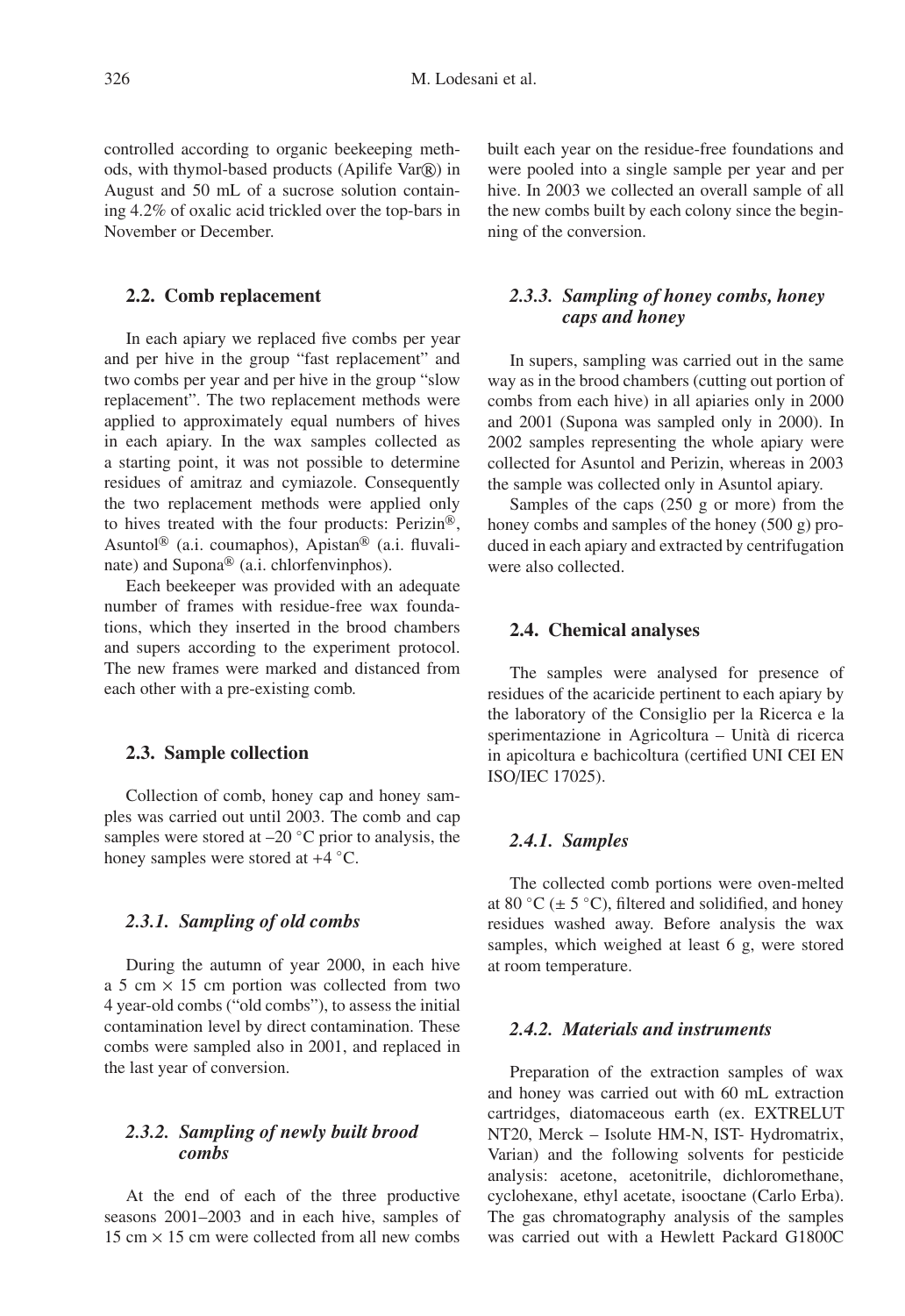| Active ingredients     | <b>ION</b>            | <b>ION</b>           | Relative         |
|------------------------|-----------------------|----------------------|------------------|
|                        | <b>Quantification</b> | <b>Qualification</b> | response $(\% )$ |
| $2.4-DMA$              | 121                   | 120                  | $90 + 7$         |
| $2.4-DMF$              | 120                   | 149                  | $92 + 9$         |
| <b>CYMIAZOLE</b>       | 218                   | 144                  | $41 \pm 4$       |
| <b>CHLORFENVINPHOS</b> | 323                   | 325                  | $70 + 7$         |
| <b>AMITRAZ</b>         | 132                   | 293                  | $65 + 7$         |
| <b>COUMAPHOS</b>       | 364                   | 364                  | $39 \pm 4$       |
| <b>FLUVALINATE</b>     | 250                   | 252                  | $35 + 4$         |

**Table II.** Gas chromatography analysis: quantification and qualification mass ions for each active ingredient and the relative ion ratio in the SIM mode.

equipped with single quadrupole mass detector (GC-MS system). The capillary column used was a DB-35MS 30 m  $\times$  0.25 mm  $\times$  0.25 µm from J&W Scientific. Reference materials: amitraz, chlorfenvinphos, coumaphos, cymiazole, tau-fluvalinate, 2,4-dimethylaniline (DMA) were bought from Dr Ehrenstorfer; 2,4-dimethylphenylformamide (DMF) from Aldrich. Stock reference materials solutions were prepared in acetonitrile or acetone at a concentration of 1000 mg/L and were stored at  $-20$  °C in the dark.

#### *2.4.3. Extraction from wax*

For each wax sample a portion of 3 g was weighed in a beaker and dissolved in an ultrasonic bath with approximately 20 mL of cyclohexane. 14 g of diatomaceous earth (a packet of EXTRE-LUT NT20) was added to the wax and mixed using a glass rod to avoid the formation of clots. The resulting powdered mixture was inserted into the empty column and set with a light pressure. The sample was eluted with approximately 70 mL of acetonitrile; when the elution was complete the solvent was evaporated in a rotavapor ( $\theta = 50$  °C at low pressure). The residue was dissolved in 1 mL  $(\pm)$ 0.005) of isooctane before injection into the GC-MS system.

#### *2.4.4. Extraction from honey*

A portion of 10 g was weighed in a beaker and dissolved with approximately 5 mL of distilled water. 14 g of diatomaceous earth (a packet of EXTRELUT NT20) was added to the honey and mixed using a glass rod to avoid the formation of clots. The resulting powdered mixture was inserted into the empty column and set with a light pressure. The sample was eluted with approximately 100 mL of dichloromethane; when the elution was complete the solvent was evaporated in a rotavapor ( $\theta = 40$ – 45 °C at low pressure). The residue was dissolved in 1 mL  $(\pm 0.005)$  of acetone before injection into the GC-MS system.

#### *2.4.5. GC-MS analysis*

One µL of extract was injected on a DB-35MS 30 m  $\times$  0.25 mm  $\times$  0.25 µm in a splitless mode  $(t = 60 s)$ . The injector and detector temperatures were 250 ◦C and 280 ◦C respectively. The oven temperature program was as follows: initially 60 °C  $\times$  1 min., then a 20 °C/min. ramp up to  $260 °C$  and this temperature is held for 15 min, then a 30 ◦C/min ramp up to 325 ◦C and this temperature is held for 5 min. The carrier gas was helium and the flow on the column was 0.8 mL/min.

The identification of the active ingredient (a.i.) was carried out with full SCAN mode, and the quantification with SIM (selected ion monitoring) mode to enhance the detector sensibility (Korta et al., 2002). Amitraz is an unstable molecule and it degrades into the metabolites 2,4 dimethylaniline (DMA) and 2,4 dimethylphenylformamide (DMF) which are therefore monitored to reveal the presence of amitraz. Quantification was carried out by external standard method. The quantification and qualification mass ions for each a.i. and the relative ion ratio in the SIM mode are reported in Table II. The working reference materials were obtained by dilution of stock reference solutions in extracts of blank wax or blank honey (a blank sample is completely free from residues of the considered a.i.). The detection limits for all acaricides were 10–15 µg/kg for honey and 20–40 µg/kg for wax.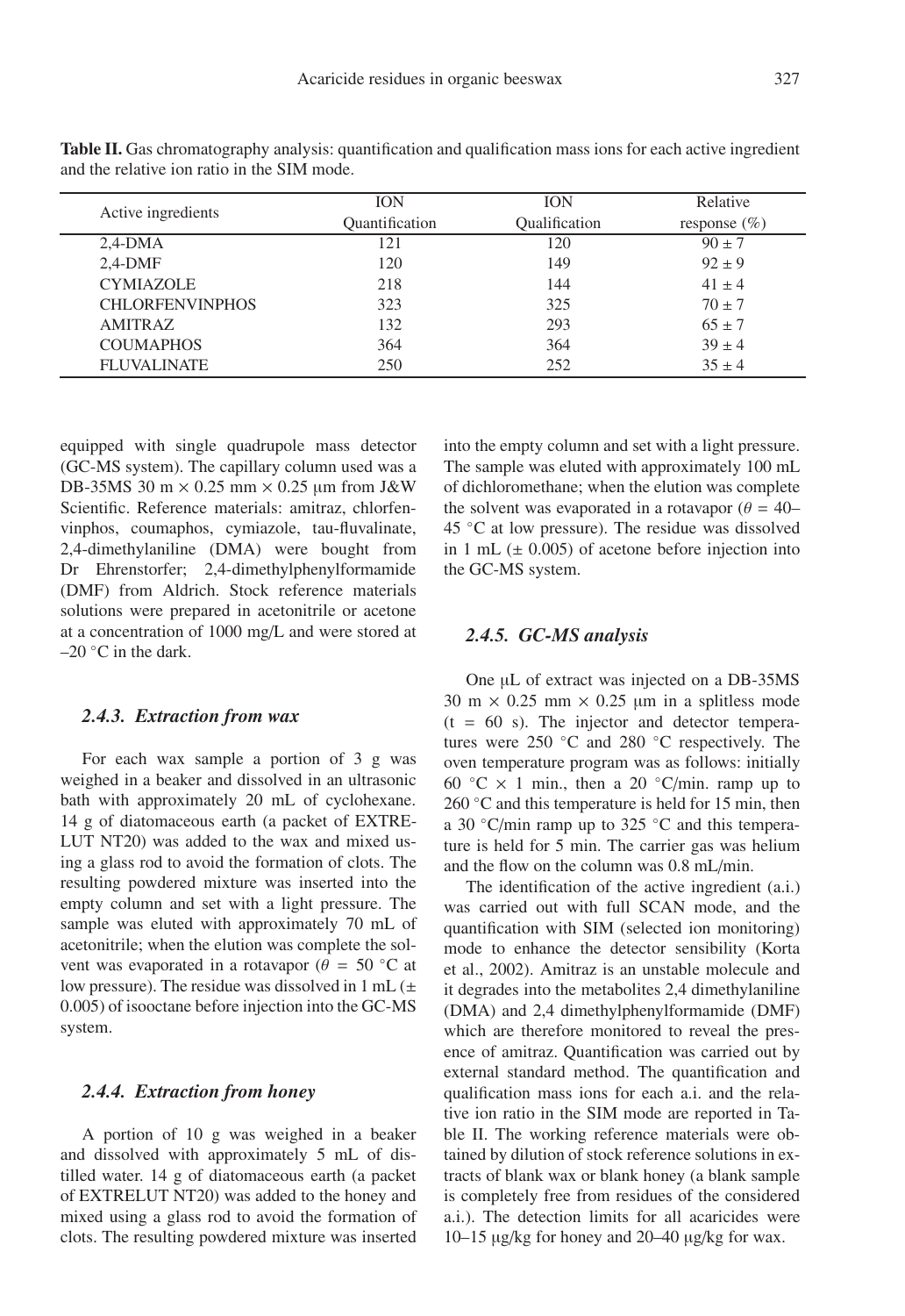**Table III.** Direct and indirect contamination of comb wax. Residues are expressed as mean  $(\mu g/kg) \pm SE$ . N.D. = not detectable. B.C. = brood combs. H.C. = honey combs. Different letters in each row indicate significant differences for  $P < 0.001$ .

| Product             | Kind of | Old combs                   | New combs                   | New combs           | New combs            |
|---------------------|---------|-----------------------------|-----------------------------|---------------------|----------------------|
| (active ingredient) | combs   | (2000)                      | (2001)                      | (2002)              | (overall 2003)       |
| Perizin             | B.C.    | $240 \pm 51$ <sup>a</sup>   | $198 \pm 66$ <sup>a</sup>   | N.D.                | N.D.                 |
| (coumaphos)         | H.C.    | $86 + 7^{\circ}$            | $46 \pm 53$ <sup>a</sup>    | N.D.                |                      |
| Asuntol             | B.C.    | $4460 \pm 470$ <sup>a</sup> | $1060 \pm 260$ b            | $44 \pm 10^{\circ}$ | $200 \pm 34$ c       |
| (coumaphos)         | H.C.    | $2880 \pm 260$ <sup>a</sup> | $380 \pm 100^{6}$           | 100                 | N.D.                 |
| Apistan             | B.C.    | $3570 \pm 740$ <sup>a</sup> | $1070 \pm 190^{\mathrm{b}}$ | $500 \pm 110^{b}$   | $370 \pm 61^{\circ}$ |
| (fluvalinate)       | H.C.    | $965 \pm 53$ <sup>a</sup>   | $155 \pm 14^{\circ}$        |                     |                      |
| Supona              | B.C.    | $730 \pm 110$ <sup>a</sup>  | $220 \pm 50^{\mathrm{b}}$   | $52 \pm 18$ c       | $29 \pm 6$ c         |
| (chlorfenvinphos)   | H.C.    | N.D.                        |                             |                     |                      |

#### **2.5. Statistical analyses**

Comparisons between the mean wax residue levels of the two replacement techniques were carried out using one-way analysis of variance (ANOVA). To establish differences among different aged combs of a same group (same a.i.), Scheffé's multiple comparison procedure in GLM analysis was used at the  $P = 0.05$  significance level. Results are expressed as means  $\pm$  s.e.

#### **3. RESULTS**

## **3.1. Direct contamination of old brood combs**

Direct contamination of the wax, which occurs during chemical treatment, was evaluated by analysing residue levels in the old comb samples, collected in year 2000 and 2001.

No residues were detected in any of the year 2000 samples from old combs in the Apivar, Bumetran and Apitol treated hives and the protocol of the experiment was not relevant. For the other a.i. the residue levels are reported in Table III.

The old brood combs from hives treated with Asuntol, Apistan, Supona and Perizin sampled in 2001 were found to contain respectively 3776  $\mu$ g/kg  $\pm$  279 of coumaphos, 3193  $\mu$ g/kg  $\pm$  400 of fluvalinate, 500  $\mu$ g/kg  $\pm$ 115 of chlorfenvinphos and 218  $\mu$ g/kg  $\pm$  27 of coumaphos. These residue levels were slightly lower than the levels found in the same combs sampled in 2000, although no difference was significant.

# **3.2. E**ff**ects of the replacement method on the residues in brood combs**

Initial levels of residues in the two replacement groups were not significantly different. In 2001 and 2002 no differences between the two replacement groups were evidenced. The only significant difference between the two groups was found in the totality of combs from the Apistan apiary in 2003 (Tab. IV).

# **3.3. Indirect contamination of comb wax**

Indirect contamination was estimated by comparing the mean levels of residues contained in the old honey combs and in brood and honey combs built on residue-free foundations during the first years of organic management, i.e. interruption of previously used chemical treatments.

The groups were considered as a whole as the differences between the 2 replacement methods were not statistically significant, with the exception of Apistan in the 2003 overall sampling. Indirect contamination of brood comb wax was highest in the Perizin treated hives, in which the wax from the new combs built and sampled in 2001 contained 82.5% of coumaphos compared to the old combs (Tab. III), while this proportion was much lower in Asuntol (23.7%), Apistan (29.7%) and Supona (30.0%) treated hives.

In the supers, indirect contamination of old honey comb wax was highest in the Asuntol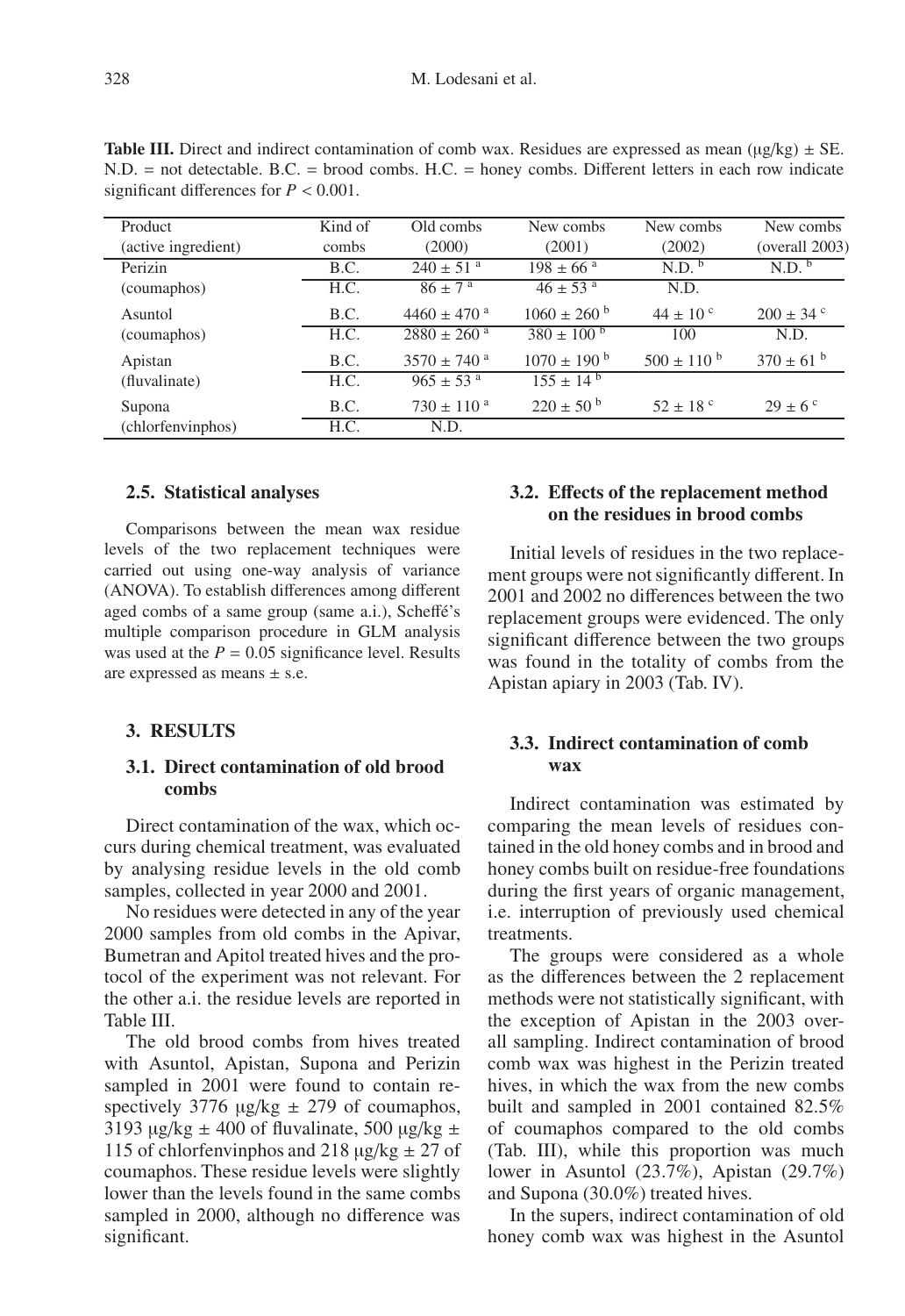**Table IV.** Effects of the replacement method on residues in brood combs. Residues are expressed as mean  $(\mu g/kg) \pm SE$ . n = number of hives. N.D. = not detectable. Different letters in the Apistan (fluvalinate) row indicate significant differences  $(P = 0.034)$ .

| Product                         | Comb        | Old combs                                                          | New combs            | New combs           | New combs                                              |
|---------------------------------|-------------|--------------------------------------------------------------------|----------------------|---------------------|--------------------------------------------------------|
| (active ingredient) replacement |             | (2000)                                                             | (2001)               | (2002)              | (overall 2003)                                         |
| Perizin                         | FAST        | $272 \pm 80$ , n = 8                                               | $154 \pm 69$ , n = 8 | $N.D., n = 9$       | $21 \pm 7$ , n = 23                                    |
| (coumaphos)                     | <b>SLOW</b> | $199 \pm 63$ , n = 7                                               | $329 \pm 14$ , n = 7 | $N.D., n = 6$       | $N.D., n = 18$                                         |
| Asuntol                         | <b>FAST</b> | $4969 \pm 590$ , n = 12 $973 \pm 261$ , n = 9                      |                      |                     | $37 \pm 14$ , $n = 12$ $183 \pm 37$ , $n = 12$         |
| (coumaphos)                     | <b>SLOW</b> | $3588 \pm 728$ , n = 7 $1260 \pm 461$ , n = 7                      |                      |                     | $56 \pm 20$ , $n = 7$ $213 \pm 49$ , $n = 21$          |
| Apistan                         | <b>FAST</b> | $3787 \pm 1448$ , n = 5 913 $\pm$ 247, n = 6                       |                      |                     | $139 \pm 65$ , n = 4 205 $\pm$ 44, n = 10 <sup>a</sup> |
| (fluvalinate)                   | <b>SLOW</b> | $3475 \pm 886$ , n = 8 1256 $\pm 303$ , n = 5 316 $\pm 60$ , n = 8 |                      |                     | $468 \pm 87$ , n = 16 <sup>b</sup>                     |
| Supona                          | <b>FAST</b> | $673 \pm 195$ , n = 5                                              | $251 \pm 76$ , n = 7 | $76 \pm 40$ , n = 6 | $40 \pm 11$ , n = 16                                   |
| (chlorfenvinphos)               | <b>SLOW</b> | $793 \pm 133$ , n = 5 $188 \pm 50$ , n = 5                         |                      | $34 \pm 4$ , n = 8  | $N.D., n = 17$                                         |

treated hives (64% of the residues contained in the corresponding brood combs), followed by Perizin (36%), Apistan (27%) and Supona (3%). As can be seen in Table III, absolute values of residues in old honey combs were highest in Asuntol treated hives, followed closely by Apistan and then by Perizin and Supona, both with residue levels under 100 µg/kg. Indirect contamination of honey combs built on residue-free foundations in 2001 was highest in Perizin treated hives (53% of the residues contained in the old honey combs of 2000) and lowest in Asuntol (although the latter had the highest absolute values), followed closely by Apistan.

Residues in the honey caps were the following:

- Perizin: only the sample from 2001 (cappings from old and new wax together) had residues of coumaphos (32 µg/kg), whereas in the cappings sampled in the following years no residues were detected.
- Asuntol: in 2001 the cappings from the new "organic" combs were kept separate from the caps of the old honey combs. A strong decrease of residues (94%) in the cappings sampled in 2002 was registered. In 2003 no residues were detected in the organic cappings.
- Apistan: in 2001 organic and traditional cappings were pooled and high levels of fluvalinate residues were found (2553 µg/kg). In the 2002 samples the "non-organic" caps and "organic"

cappings contained 23% and 11% of this amount, respectively.

• Supona: none of the samples collected in 2001, 2002 and 2003 contained detectable levels of residues.

Residues of the a.i. in the honeys extracted from the supers of each apiary were found only in the samples from the Asuntol apiary in the first year of the experiment (2001). Residues of coumaphos were present in the 3 honey crops: *Tilia* honey contained 23 µg/kg, multiflora honey 138 µg/kg, which is more than the EU MRL of 100 µg/kg, and honeydew honey 35 µg/kg.

#### **4. DISCUSSION**

#### **4.1. Direct contamination**

The absence of residues in the samples from the Apivar and Bumetran apiaries are probably due to the unstable nature of the a.i. amitraz and its metabolites. According to EMEA (European Agency for the Evaluation of Medicinal Products) residues of amitraz in honey were stable for up to 4 months when samples were stored at  $-20$  °C but not when stored at  $+25$  °C. In our case, although the samples were stored at  $-20$  °C, breakdown of the a.i. must have occurred, confirming previous observations that beeswax seems to have an accelerating effect on the degradation of amitraz (Wallner, 1999; Korta et al., 2002). The absence of cymiazole residues in the wax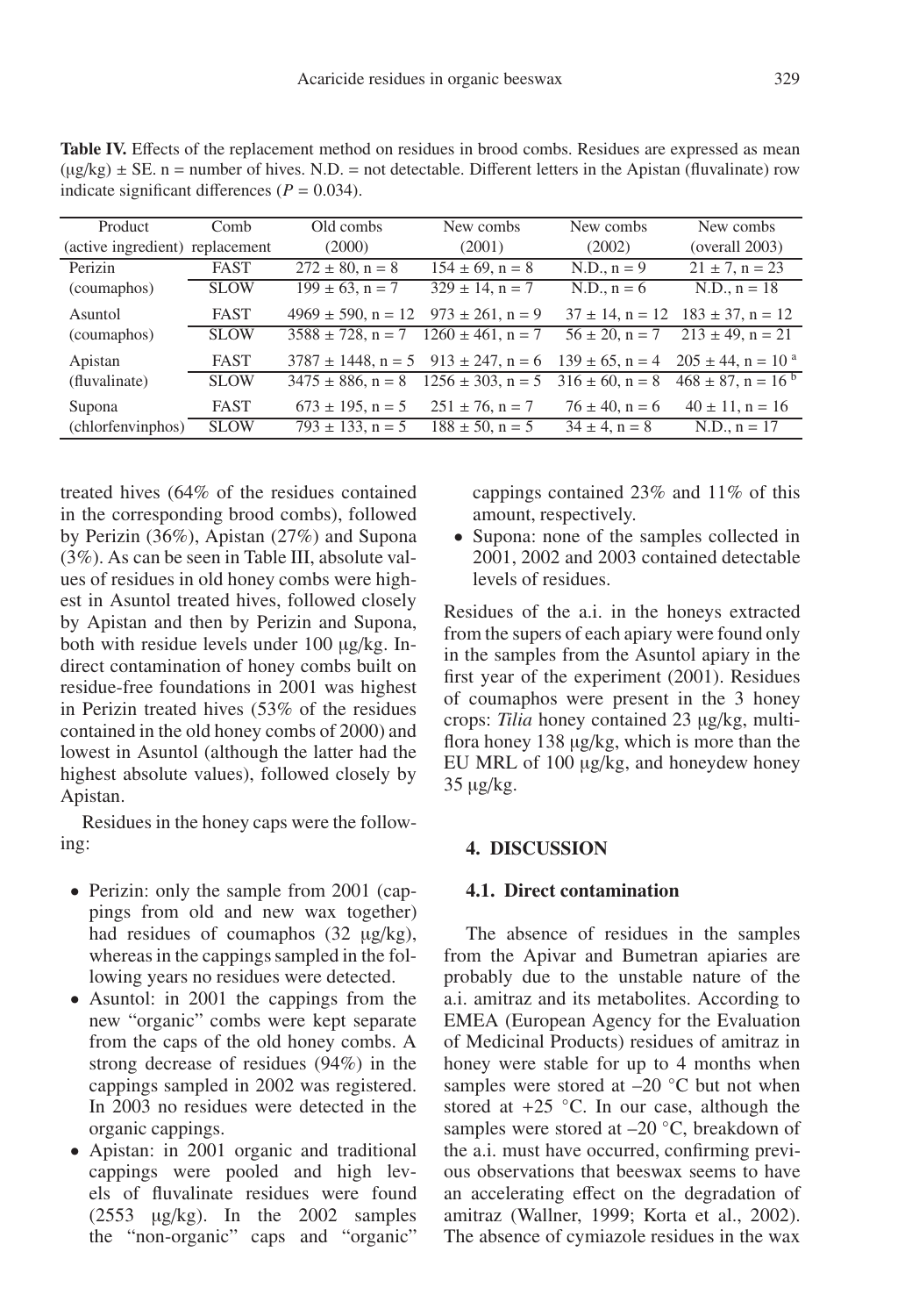samples from the Apitol apiary is in accordance with the hydrophilic nature of this a.i.

In the samples from the hives treated with Perizin, Asuntol, Apistan and Supona, the lack of significant difference in residue levels of directly contaminated combs from the year of the last chemical treatment in 2000 to the next confirmed the persistency of all these acaricides in beeswax.

#### *4.1.1. Asuntol and Perizin (coumaphos)*

Residues of coumaphos in wax due to direct contamination are 20 times lower when the acaricide treatment is carried out with Perizin rather than with Asuntol. The different contamination caused by these two products is due not only to the smaller amount of coumaphos that is inserted into the hive during the treatment (on average 32 mg with Perizin and 250 mg with Asuntol, corresponding to a ratio of 1:8) but also to the different coformulants present in the commercial products, which can explain why the ratio of coumaphos residues in Perizin versus Asuntol treated hives is 1:19 in the brood combs and 1:33 in the honey combs. Asuntol contains emulsifying agents and caolin, which encourage the formation of molecular aggregates that guarantee its adhesiveness, necessary to cling to the fur of the animals for which this product is registered. In the beehive Asuntol could form micro-colloids which would adhere randomly to the surface of the combs; the tensioactive coformulants would therefore be responsible for a chemical integration of the powder into the wax, causing a more difficult transfer of coumaphos by the bees.

#### *4.1.2. Apistan (fluvalinate)*

The residue levels we found in the wax from combs present during the chemical treatment correspond to those reported by Bogdanov et al. (1998). Apistan was the registered product that caused the highest levels of residues. Following the discovery of development of strains of fluvalinate-resistant mites (Lodesani et al., 1995) use of Apistan in Italy decreased, but in recent years its use has been re-adopted in some regions.

#### *4.1.3. Supona (chlorfenvinphos)*

The initial sampling carried out in the Supona treated apiary showed that use of this product causes presence of residues of its a.i. in brood comb wax, at a level lower than Asuntol and Apistan but higher than Perizin. However, it must be noted that the product was not sprinkled or sprayed inside the hive, but applied to strips placed at the hive entrance for the bees to walk on, so that direct contact of the product on the combs did not occur.

In recent years chlorfenvinphos has been increasingly employed to control *Varroa destructor*, as indicated by the growing percentage of wax samples contaminated by residues (17% in 2003) (Costa et al., 2006; Gallina et al., 2006). The acaricide potency of chlorfenvinphos is about 50 times that of coumaphos (Milani and Della Vedova, 1996). Therefore, the amount of a.i. needed to control *V. destructor* is correspondingly lower and this also explains the low level of residues. The current treatment tendency, however, is to place the strips inside the hive. Consequently a greater number of bees are likely to contact the product and result in a rise of chlorfenvinphos residues, as the hydrocarbons and the fatty acids of the bees cuticle will transfer the product to the brood combs with greater intensity.

#### **4.2. Replacement experiment**

Fluvalinate was the only acaricide for which significant differences were observed through the experiment of comb replacement. Significant differences between the two groups were observed only in the third year from the beginning of the conversion. The slow comb replacement resulted in more than twice the residues in the wax of combs in the fastreplacement group. This result could be due to the higher persistence of fluvalinate, the most lipophilic of all the acaricides considered in the study (Bogdanov et al., 1998).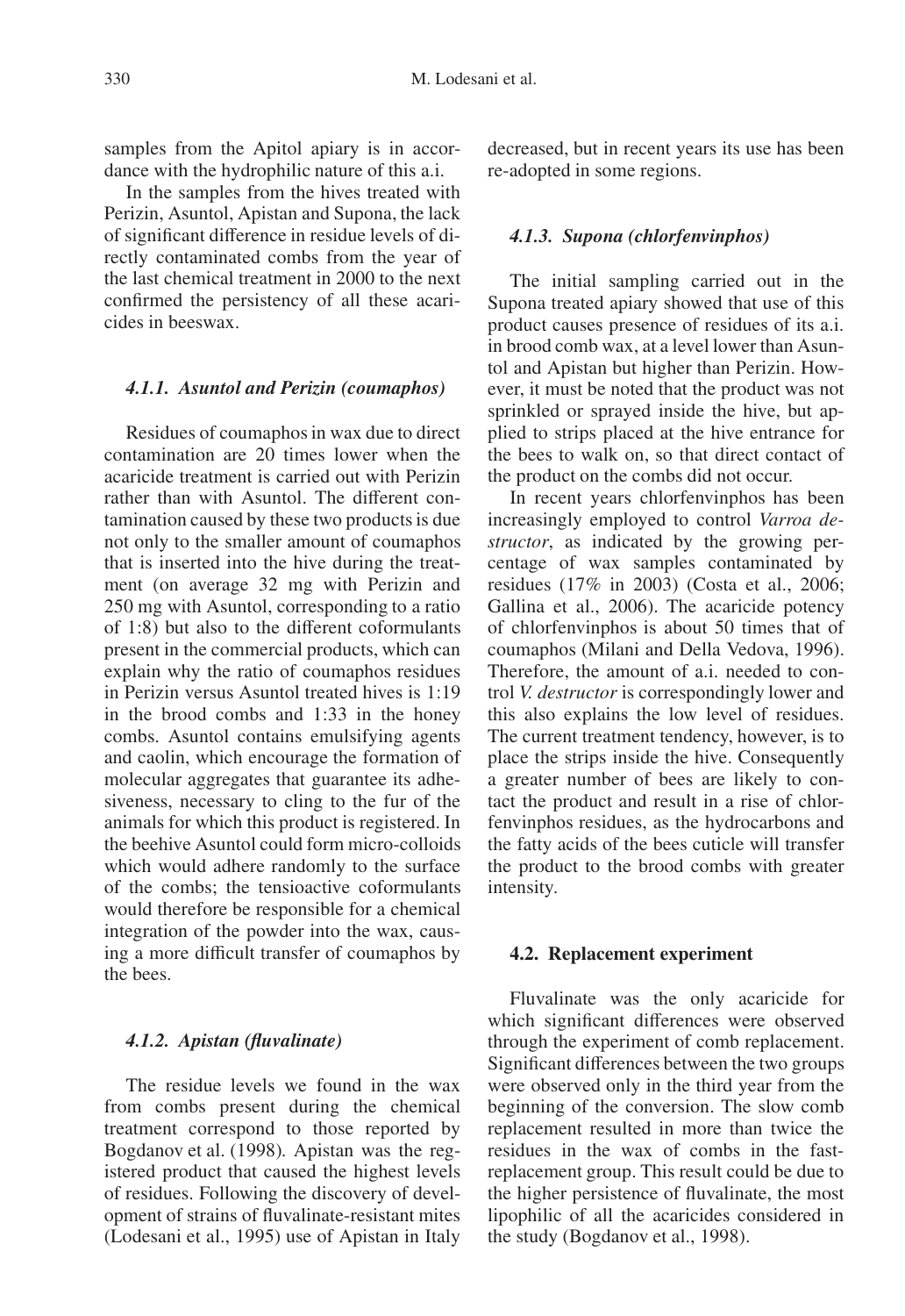From our replacement experiment, it is strongly recommended that beekeepers converting to organic production who have used Apistan to control *V. destructor*, should adopt a fast replacement method of the brood combs, since in the third year the slow replacement (two combs per year) results in unacceptable residue levels for organic beekeeping. On the other hand, when Supona, Asuntol or Perizin have been used by beekeepers, the method of comb replacement will not influence the residue levels at the end of the conversion, which will be very close to the detection level in the Supona and Perizin hives, and close to 200 µg/kg in the Asuntol hives. In experiments by Imdorf et al. (2004), a gradual replacement of combs with initial residue levels of acaricides (bromopropylate, coumaphos, fluvalinate, flumetrin) lower than 800 µg/kg, resulted in no detectable residues in the second year of replacement. Our study partially confirmed this data in Perizin and Supona hives, as initial residue levels lower than 800 µg/kg a.i. in both replacement groups resulted in residue levels in the second year of replacement, lower than the detection level used by Imdorf et al. (250 µg/kg) (2004).

#### **4.3. Indirect contamination**

#### *4.3.1. Asuntol and Perizin (coumaphos)*

The transfer of coumaphos residues from old combs to new combs was much greater in the Perizin-treated hives than in the Asuntoltreated hives, in agreement with the aggregation hypothesis whereby coumaphos carried by Asuntol is less mobile than when carried by Perizin (see Sect. 4.1.1). Experiments by van Buren et al. (1992) showed that ∼10% of coumaphos residues from Perizin in wax were due to indirect contamination originating from the bees' fat cells, whereas residual contamination of virgin wax is due to proximity with old, contaminated combs, which "exchange" coumaphos with the hydrocarbons of bees' cuticle. The Perizin water emulsion which is sprinkled in the hive evidently favours the spreading of coumaphos over the whole surface of the combs, making the a.i. more available to being transported by the bees' body even a year after the treatment and thereby increasing the probabilities of contamination of new wax. Nevertheless at the end of our experiment the levels of residues in both brood and honey combs from Perizin hives were about 10 times lower than residues in Asuntol ones. Residues of coumaphos in the old honey combs were higher in Asuntol hives and it is significant also that the only honey samples containing acaricide residues were the ones from the Asuntol apiary in the first year of the experiment. In agreement to Wallner's (1995) and Kochansky's et al. (2001) findings, we confirmed that high concentrations of coumaphos in wax cause the transfer of detectable levels of residues to the honey extracted for human consumption.

## *4.3.2. Apistan (fluvalinate)*

When the samples from the Apistan apiary were considered as a whole we observed that indirect contamination of brood comb wax from fluvalinate was almost 30%, higher than that of Asuntol, lower than Perizin and the same as Supona. Thus, it appears that Apistan is responsible for both high levels of direct and indirect contamination, confirming the product's strong lipophilic nature and suggesting high mobility in the wax.

#### *4.3.3. Supona (chlorfenvinphos)*

Chlorfenvinphos showed the lowest mobility in the hive, as residues of this a.i. in honey comb wax and honey caps were the lowest in both absolute and relative terms.

With this study we have shown that, independent of the speed of replacement, comb wax at the end of experiment contained residues of the previously used acaricides (compared to the initial concentrations in wax: 4% Supona, 5% Asuntol, 8% Perizin and 10% Apistan). This study confirms that a total brood comb renewal over 2 years will not guarantee a complete absence of residues of some of the products currently used in hives. For many beekeepers, however, simultaneous complete substitution of the old combs in all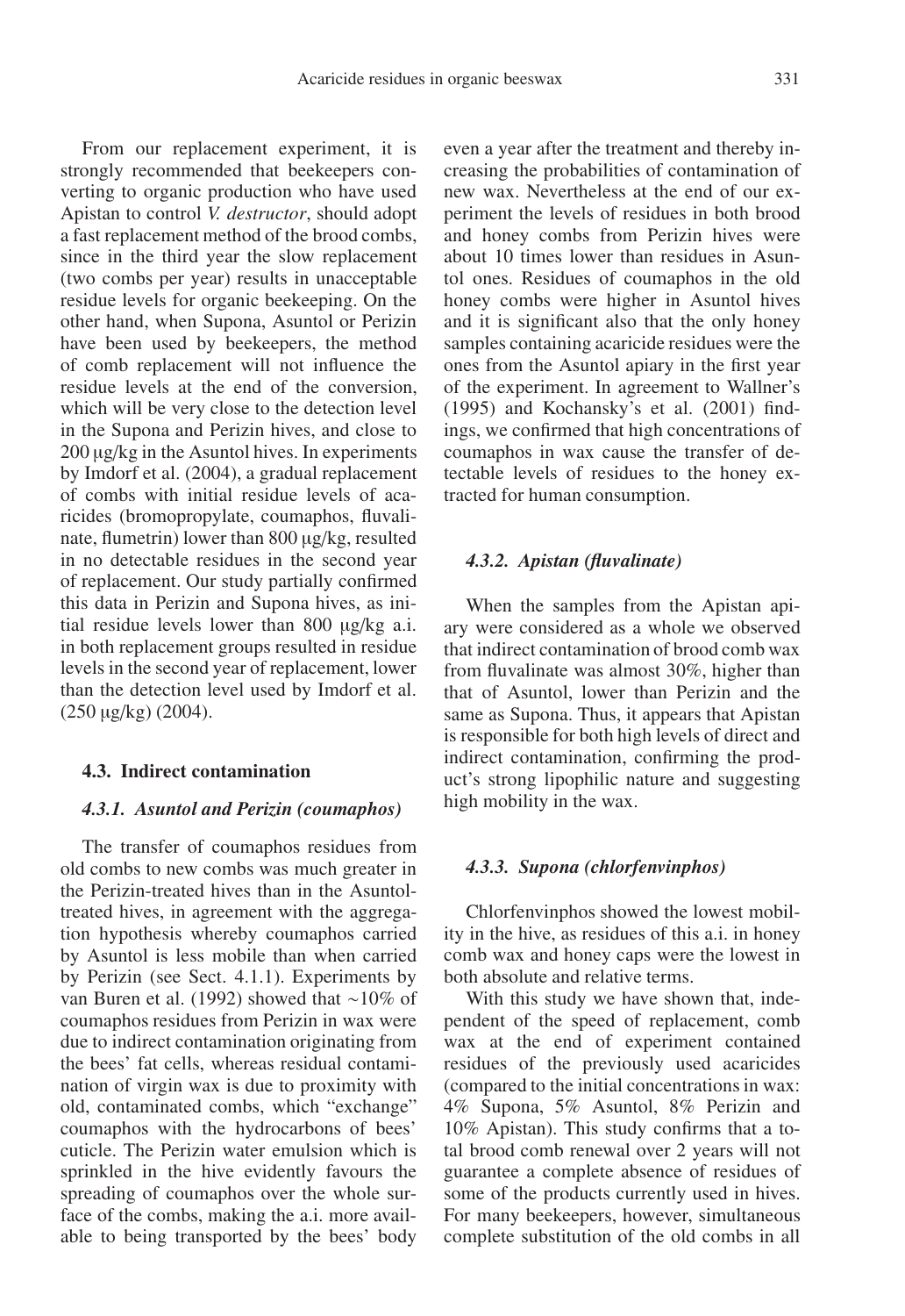their hives is very difficult, both technically (time consuming) and economically (equipment, residue-free foundations) and a longer conversion period is considered more practical. The decision adopted by many Organic Farming Control Bodies in Italy, to accept certain levels of residues in brood comb wax in the initial years of organic management, therefore appears justified. The same allowance is also valid for the honey-cap wax melted into foundations by converting beekeepers.

Our study confirmed that using coumaphos in the unregistered product Asuntol may contaminate honey for human consumption.

## **ACKNOWLEDGEMENTS**

We wish to thank the beekeepers who contributed their time and hives to this project, in particular Roberto Guidetti, Giovanni Scozzoli and Riccardo Durì.

**Résidus d'acaricides dans la cire d'abeille après la conversion aux méthodes de l'apiculture biologique.**

*Apis mellifera* / **cire** / **acaricide** / **résidus** / **apiculture biologique**

**Zusammenfassung** – **Akarizidrückstände im Bienenwachs nach der Umstellung auf die ökologische Bienenhaltung.** Die ökologische Bienenhaltung hat in Italien seit Einführung der Richtlinien der Europäischen Gemeinschaft zur ökologischen Tierhaltung (Reg. N. 1804/1999, nun ersetzt durch Reg. N. 834/2007) zugenommen. Zur Umstellung müssen Bienenhalter alte Waben innerhalb von drei Jahren durch rückstandsfreie Mittelwände ersetzen. Auf Grund der fettlöslichen Natur der meisten Milbenbehandlungsmittel reichern sich Rückstände im Wachs an und neue Waben sind dem Risiko einer indirekten Kontamination ausgesetzt. In dem in diesem Artikel beschriebenen Experiment wurden zwei Umstellungsmethoden verglichen, bei denen der Ersatz der alten durch neue Waben über zwei oder mehr Jahre hinweg stattfand. Die von den italienischen Imkern am häufigsten verwendeten Akarizide wurden in Betracht gezogen, darunter auch kommerzielle Produkte, die für die Anwendung bei Honigbienen nicht zugelassen sind: Coumaphos (Perizin und Asuntol), Fluvalinat (Apistan), Chlorfenvinphos (Supona) (Tab. I). Das rasche Auswechseln der Waben führte im dritten Jahr der ökologischen Bienenhaltung nur bei

Apistan zu einer verringerten insgesamten Kontamination (Tab. IV), dies ist vermutlich auf die hohe Lipophilie von Fluvalinat zurückzuführen. Die erhaltenen Daten wurden zusätzlich genutzt, um direkte und indirekte Kontamination durch die untersuchten Akarizide zu vergleichen. Die Analyse der während der nichtökologischen Bienenhaltung in den Völkern vorhandenen Waben zeigte, dass die Kontamination bei Asuntol am höchsten war, während sie in den mit Perizin behandelten Völkern am geringsten war (Tab. III). Die indirekte Kontamination von neu gebauten Waben war bei Perizin am höchsten (∼ 83 %) und lag bei den anderen Akariziden zwischen 20 % und 30 % (Tab. III). Der Rückstandsgehalt der frisch gebauten Waben drei Jahre nach der Umstellung war bei allen Produkten signifikant geringer als der Anfangsgehalt, in den meisten Fällen lag er unterhalb der von den ökologischen Kontrollinstanzen übergangsweise zugelassenen Grenzwerten. Die indirekte Kontamination des Honigwabenwachses während der nichtökologischen Bienenhaltung war in den mit Asuntol behandelten Völkern am höchsten. Neue, während des Experiments auf rückstandsfreien Mittelwänden gebaute Waben wurden ebenfalls kontaminiert, allerdings war der Rückstandgehalt im dritten Jahr nach Beginn der Umstellung sehr gering oder nicht mehr nachweisbar. Im Honig wurden die EU MRL überschreitenden Rückstandsgehalte ausschließlich in dem mit Asuntol behandelten Bienenstand und nur im ersten Jahr des Experimentes gefunden.

*Apis mellifera* / **Akarizide** / **ökologische Bienenhaltung** / **Rückstände** / **Wachs**

#### **REFERENCES**

- Bogdanov S. (2006) Contaminants of bee products, Apidologie 37, 1–18.
- Bogdanov S., Kilchenmann V., Imdorf A. (1998) Acaricide residues in some bee products, J. Apic. Res. 37, 57–67.
- Costa C., Lodesani M., Serra G., Colombo R. (2006) Monitoraggio di residui di acaricidi in cera italiana, Apoidea 3, 10–17.
- EC (1990) Council Regulation N. 2377/90 of 26 June 1990 laying down a Community procedure for the establishment of maximum residue limits of veterinary medicinal products in foodstuffs of animal origin, Off. J. Eur. Union L 22, 18/08/1990, 1–8 (As amended by Regulations (EEC) N 2034/96 (OJ L 272 25.10.1996 p. 2), N 2686/98 (OJ L 337 12.12.1998 p. 20), N 1931/99 (OJ L 240 10.09.1999 p. 3) and N 2393/99 (OJ L 290 12.11.1999 p. 5)).
- EC (1999) Council Regulation N. 1804/1999 of 19 July 1999 supplementing Regulation (EEC)